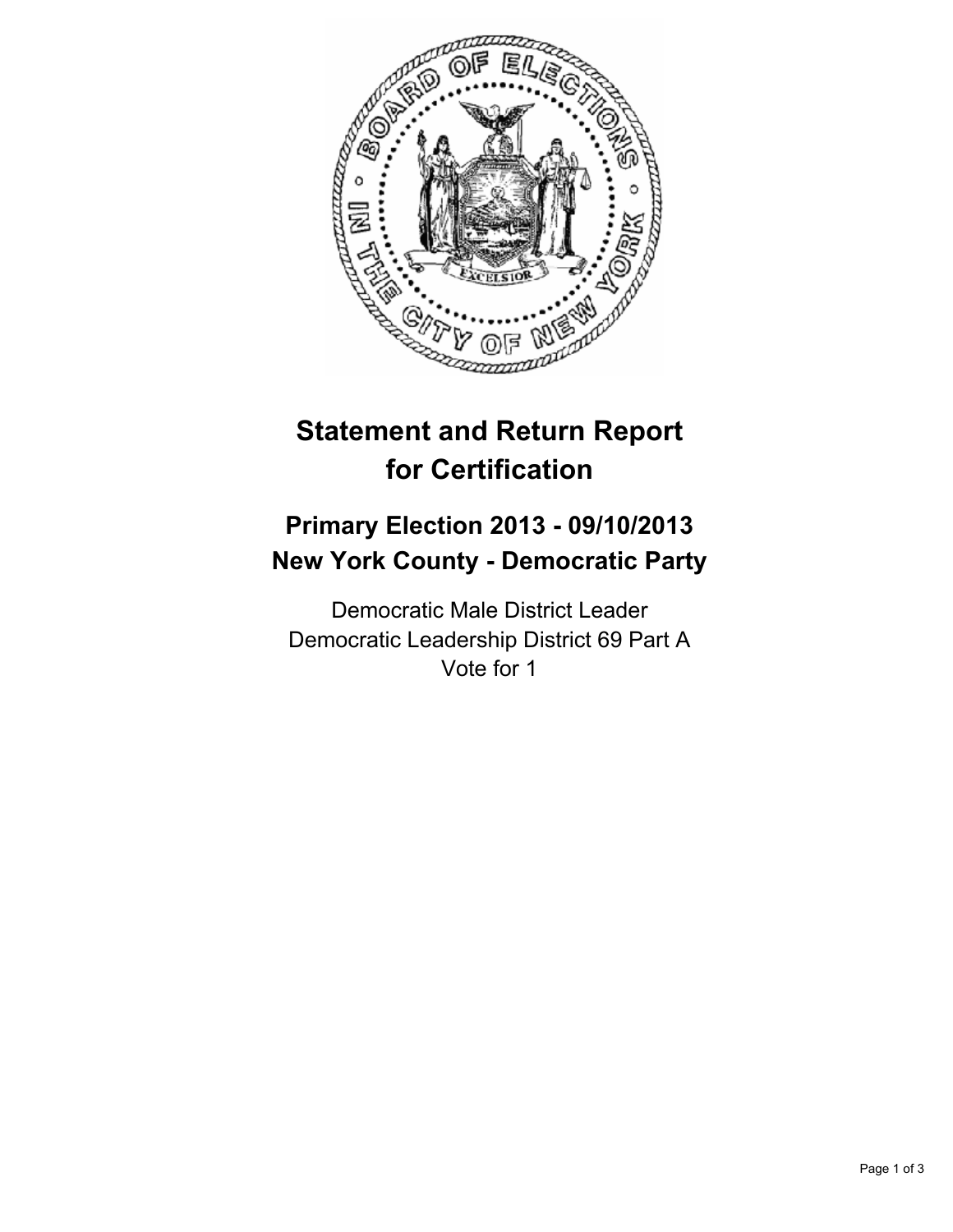

#### **Assembly District 69**

| <b>EMERGENCY</b>     | 43    |
|----------------------|-------|
| ABSENTEE/MILITARY    | 253   |
| <b>FEDERAL</b>       | 0     |
| SPECIAL PRESIDENTIAL | 0     |
| AFFIDAVIT            | 131   |
| ROBERT J. BOTFELD    | 2,789 |
| THOMAS LOPEZ-PIERRE  | 1.272 |
| <b>Total Votes</b>   | 4.061 |
|                      |       |